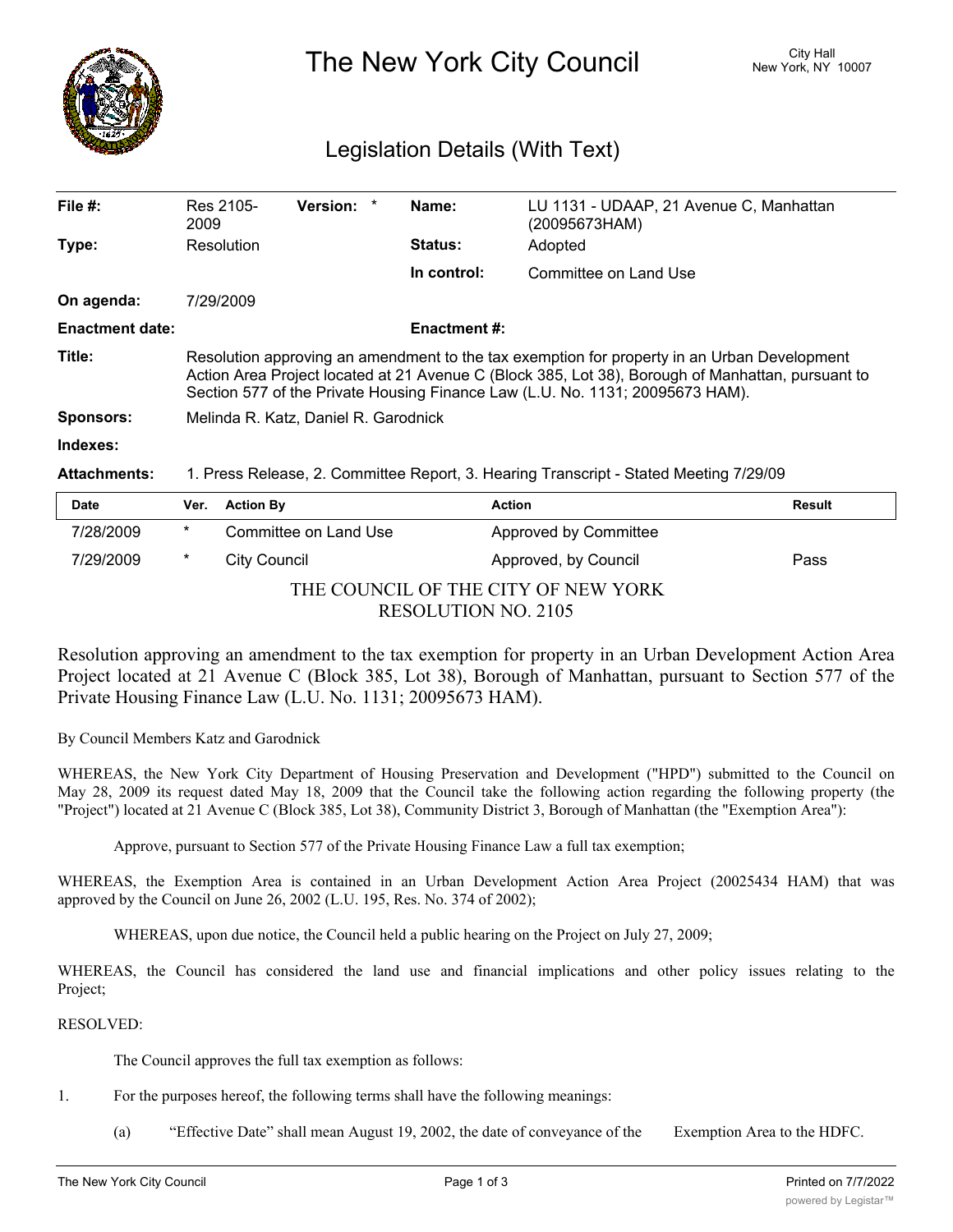- (b) "Exemption Area" shall mean the real property located in the Borough of Manhattan, City and State of New York, identified as Block 385, Lot 38 on the Tax Map of the City of New York.
- (c) "Expiration Date" shall mean the earlier to occur of (i) a date which is forty (40) years from the Effective Date, (ii) the date of the expiration or termination of the Regulatory Agreement, or (iii) the date upon which the Exemption Area ceases to be owned by either a housing development fund company or an entity wholly controlled by a housing development fund company.
- (d) "HDFC" shall mean UHAB Housing Development Fund Corporation.
- (e) "HPD" shall mean the Department of Housing Preservation and Development of the City of New York
- (f) "New Exemption" shall mean the exemption from real property taxes provided hereunder with respect to the Exemption Area.
- (g) "Prior Exemption" shall mean the partial exemption from real property taxation for the Exemption Area approved by the City Council on June 26, 2002 (Res. No. 374).
- (h) "Regulatory Agreement" shall mean the regulatory agreement between HPD and the HDFC of the Exemption Area, providing that, for a term of 40 years, shares of ownership to seventeen (17) units must, upon vacancy, be sold to families whose incomes do not exceed 120% of area median income, while shares of ownership to the one remaining unit must, upon vacancy, be sold to a family whose income does not exceed 165% of the area median income.
- 2. The Prior Exemption shall terminate upon the Effective Date.

3. All of the value of the property in the Exemption Area including both the land and improvements (excluding those portions, if any, devoted to business or commercial use), shall be exempt from real property taxes, other than assessments for local improvements, for a period commencing upon the Effective Date and terminating upon the Expiration Date.

- 4. Notwithstanding any provision hereof to the contrary:
	- (a) The New Exemption shall not become effective until both HPD and the HDFC enter into the Regulatory Agreement.
	- (b) The New Exemption shall terminate if HPD determines at any time that (i) the housing project is not being operated in accordance with the requirements of Article XI of the Private Housing Finance Law, (ii) the housing project is not being operated in accordance with the requirements of the Regulatory Agreement and such non-compliance constitutes an event of default under the Regulatory Agreement, or (iii) the demolition of any private or multiple dwelling on the Exemption Area has commenced without the prior written consent of HPD. HPD shall deliver written notice of any such determination to the HDFC and all mortgagees of record, which notice shall provide for an opportunity to cure of not less than (60) days. If the noncompliance specified in such notice is not cured within the time period specified therein, the New Exemption shall prospectively terminate.
	- (c) Nothing herein shall entitle the HDFC to a refund of any real property taxes which accrued and were paid with respect to the Exemption Area prior to the date of the Regulatory Agreement.
	- (d) All previous resolutions providing an exemption from or abatement of real property taxation with respect to the Exemption Area are hereby rvoked.
- 5. In consideration of the New Exemption, the owner of the Exemption Area shall, for so long as the New Exemption shall remain in effect, waive the benefits, if any, of additional or concurrent real property tax abatement and/or tax exemption which may be authorized under any existing or future local, state or federal law, rule or regulation.

Adopted.

Office of the City Clerk, } The City of New York, } ss.: